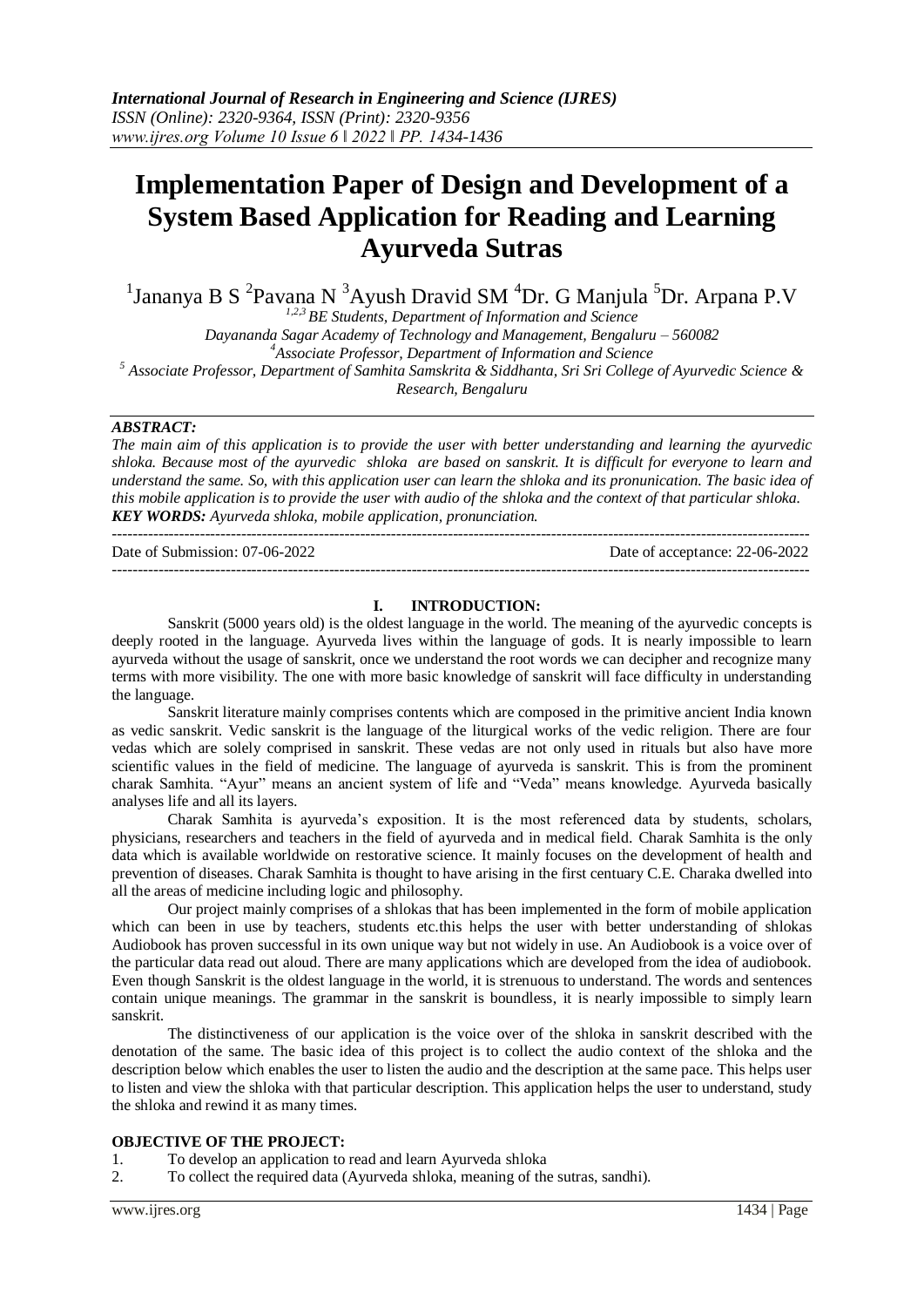- 3. To collect audio of the Ayurveda shloka.
- 4. Sync the Ayurveda shloka with the audio.

#### **IMPLEMENTATION:**

OUR proposed system is implemented using the following software techniques..

- 1. FLUTTER
- 2. FIRE BASE
- 3. FIRE STORE
- 4. ANDROID STUDIO

Our application ,user interface is crafted beautifully using google sportable UI tool kit flutter. it is an open source framework by google for developing mobile applications. flutter code compiles ARM OR intel machine code as well as javascript for fast performance on any device. it is powered by dart , a language optimized for fast apps on any platform.

Firebase is a google-backed application development software that enables thew developer to develop IOS , android web apps. Firebase provides tools for tracking analytics , reporting and fixing app crashes ,creating , marketing and product experiments.firebase offerd an number of services analytics,authentication,cloud messaging, real time database, crash litics, performance and test lab.This has been of great benefit in developing our application.

Cloud firestore is an no sql document database that lets you easily store , sync, and query data for our mobile and web apps at global scale. We can automatically synchronis our app data between devices.this helps to build collabortive experiences and real time apps.users can make changes at there data any time, even when it is offline. Offline mode is available on ios ,android and web.

In our application we have used firestore to store the lyrics and audio of the shloka.

Android studio is a unified environment where you can build , develop applications for various mobile applications.in our application we have used android studio for running the code which is written in dart programming language.

#### **II. METHODOLOGY:**

**Audiobooks:** Audiobook has proven successful in its own unique way but not widely in use. An Audiobook is a voice over of the particular data read out aloud. There are many applications which are developed from the idea of audiobook. Even though Sanskrit is the oldest language in the world, it is strenuous to understand. The words and sentences contain unique meanings. The grammar in the sanskrit is boundless, it is nearly impossible to simply learn sanskrit.

**Music player**: music player lets you manage and play your digital music in variety if ways. There are various music player applications that are available in the market.

Our application is based on the ideology of both audiobook and music player. Which helps users to learn ayurvedic shlokas.

It is designed in such a way that users can conviniantly learn Sanskrit shlokas independently. It is a self learning application.

In our application. We used trained dataset i.e shloka , which is saved in lrc format and stored in cloud based firestore. Which contains the lyics and audio of the shloka.

Our user interface is designed in such a manner that it has a login screen which includes user credentials such a user phone mumber, which follows by generating an automatic otp for the same. This leads us to the official home screen of the application.

Home screen includes the following fields :- latest shlokas , popular shlokas and the amazing facts and general information about the application.

Users can select shlokas of there choice in order to learn .